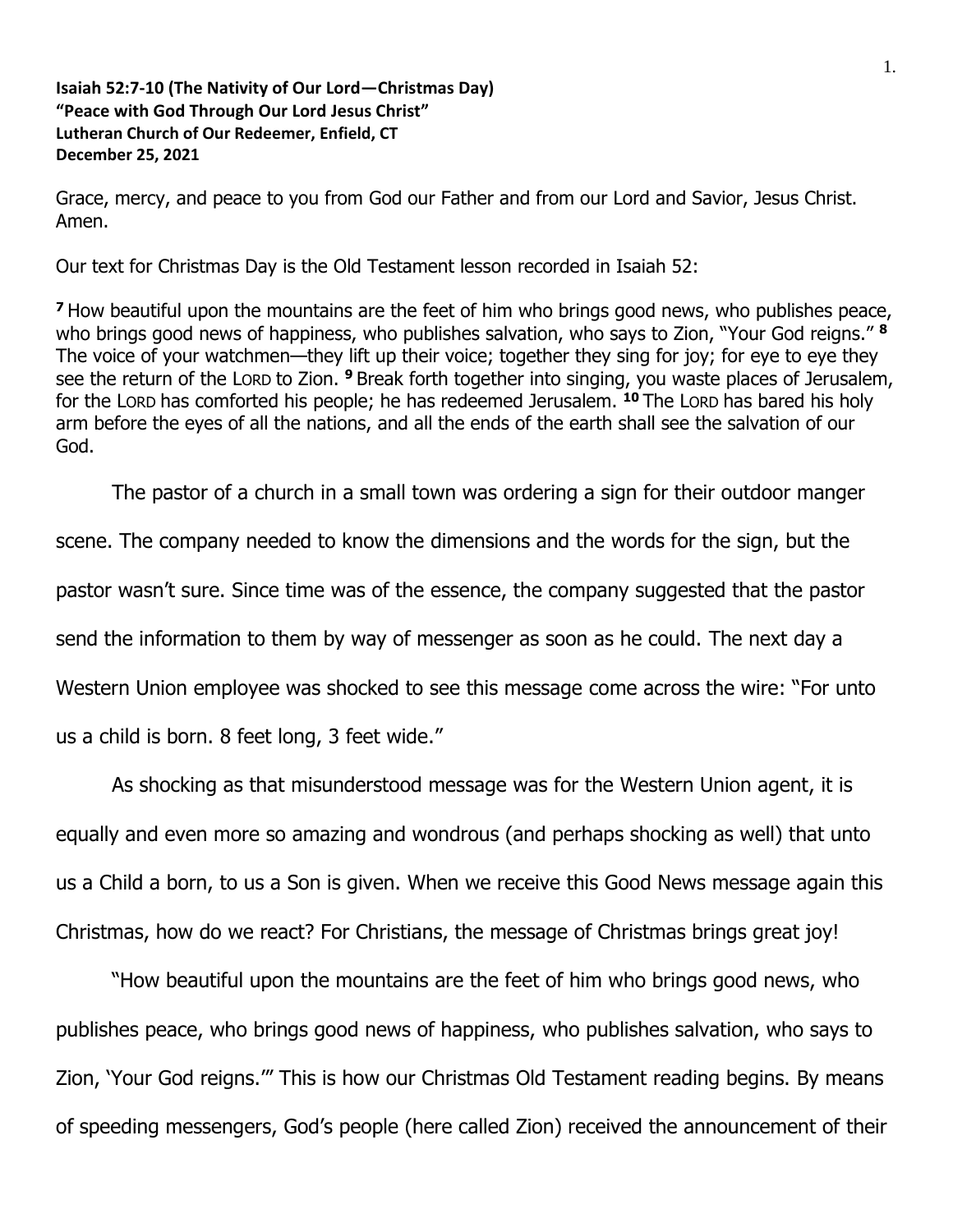deliverance. At the exact time needed, these messengers have appeared with their tidings of good news, a news bulletin of Gospel. This message originated with God, and refers to the blessing that alone is good, the salvation of sinful mankind. The Lord has made true His *Here* I am! God has come to save and deliver His people. This salvation finds its origin in God and comes from Him alone. He dispenses this salvation, for it is a salvation from all those things that brings God's wrath against people—sin, original sin, sins of thought, word, and actions, sins of not doing the good we ought.

The appearance of these messengers of Good News upon the mountains around Jerusalem is a beautiful thing. These messengers cause peace to be heard because the message that they deliver has peace as its grand subject. It's not a peace which merely means the ceasing of hostilities among warring nations. This is the peace that only the Lord God can give to His people. This peace means the Lord no longer stands in a hostile relationship to His own people.

Liu Feng needed help. She couldn't deny it any longer. It was starting to affect all her relationships. Her marriage had ended in divorce five years ago. Then she alienated her children, Joseph and Joy, both of whom had moved out within the past year. She hardly saw them anymore. Now she had succeeded in hurting her best friend, Carol. All Carol had suggested was that Liu get counseling. Carol was right. Liu knew that her life was coming apart at the seams. But she couldn't help herself. She felt all torn up inside.<sup>1</sup>

What Liu didn't know was that her internal disunion was only a hint at a much greater division between her and God. Her internal disconnection was but an image of her separation

<sup>&</sup>lt;sup>1</sup> Illustration from Jacob A. O. Preus, Just Words (St. Louis: Concordia, 2000), 145.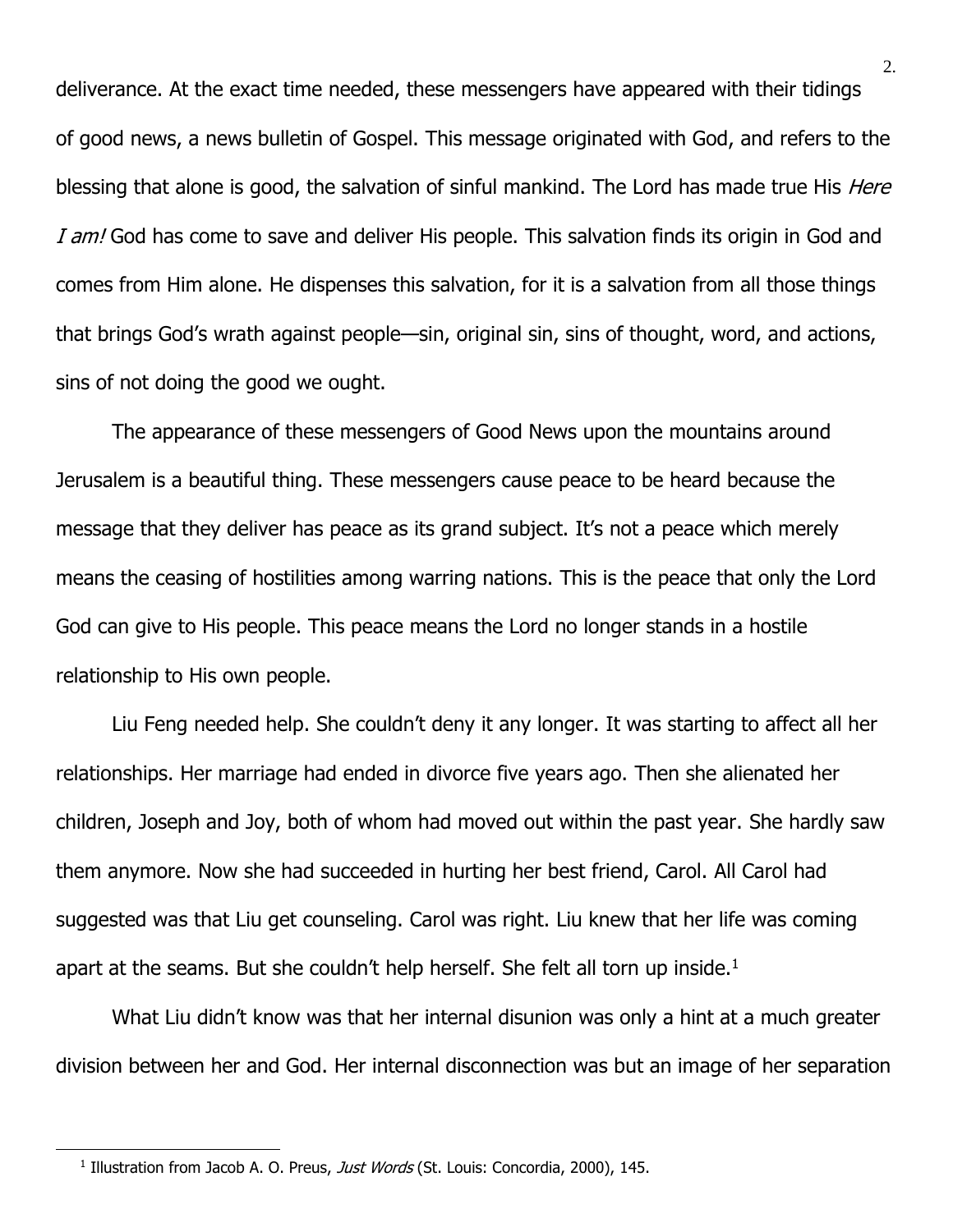from God. All people have cut themselves off from God by their sin. We are an unruly people, bent on cutting ourselves off from the One who made us. We are unable to get along with one another, even with ourselves at times, because we can't get along with God. The real source of friction in our lives is our contention against God. We are separated from Him by our sins. We are at odds, at war, with Him, according to our sinful nature.

The message of Christmas, however, brings peace where there was no peace with God. God consented to take to Himself human flesh and dwell among us. In the incarnation of our Lord Jesus Christ, in His birth among us, there is the announcement to all the world of beautiful Good News and salvation which brings peace. Take a listen: "And in the same region there were shepherds out in the field, keeping watch over their flock by night. And an angel of the Lord appeared to them, and the glory of the Lord shone around them, and they were filled with fear. And the angel said to them, 'Fear not, for behold, I bring you good news of great joy that will be for all the people. For unto you is born this day in the city of David a Savior, who is Christ the Lord. And this will be a sign for you: you will find a baby wrapped in swaddling cloths and lying in a manger.' And suddenly there was with the angel a multitude of the heavenly host praising God and saying, 'Glory to God in the highest, and on earth peace among those with whom he is pleased!'" (Luke 2:8-14).

Jesus, born for us to be our Savior, has brought peace to this world. Ironically, Christ brought this peace between sinners and God to us through violent suffering and death. Jesus placed Himself on the breach. The humble Child of Bethlehem endured internal peacelessness and agony in the Garden of Gethsemane praying, "Father, if you are willing, remove this cup from me. Nevertheless, not my will, but yours, be done." (Luke 22:42). He suffered violence at the hands of an angry crowd. On the cross, Jesus was torn away from His heavenly Father.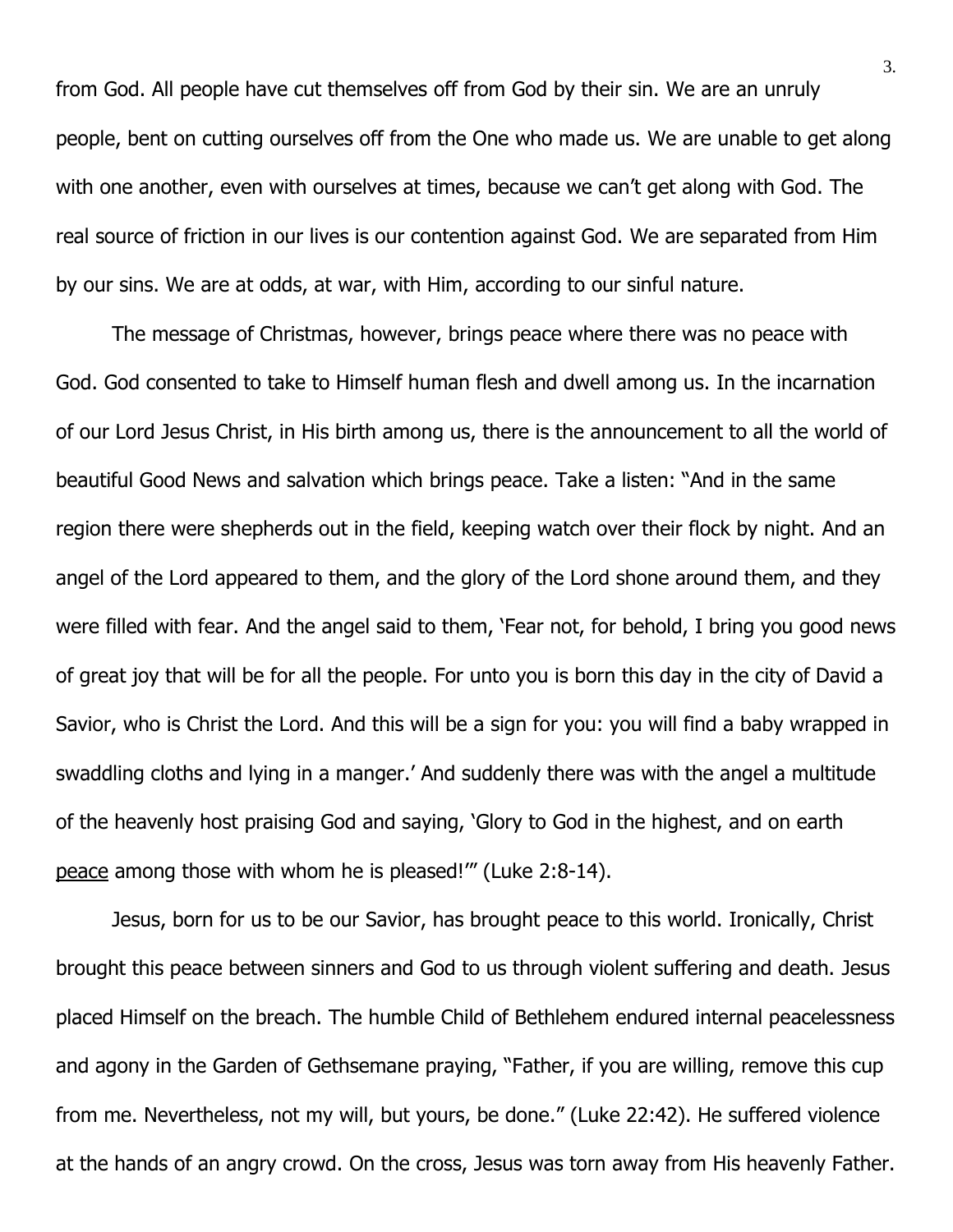He suffered both external and internal conflict in our place. The result: He brought about peace between us and our heavenly Father.

This peace, of which the angels sang at that first Christmas, is so much more than a feeling or experience of tranquility. Jesus brings about the objective state of peace that goes beyond our experiences. It is a real peace no matter what feelings we might have at any given moment. Christ's gift of peace to sinners is like the declaration of peace between two warring parties. It is real and objective, even if some people don't feel particularly peaceful and continue to feel the effects of conflict. As Paul says, it is a peace "which surpasses all understanding" (Phil. 4:7). When we feel it, we rejoice in it as a gift from God through Jesus Christ our Lord. When we don't feel it, we rejoice that we are still, through our Lord Jesus Christ, at peace with God.

"The voice of your watchman—they lift up their voice; together they sing for joy." There is now every reason for shouting in jubilation. There is now every reason for us to be filled with a joy that is inexpressible and filled with glory (1 Peter 1:8). "The Lord has bared his holy arm before the eyes of all the nations, and all the ends of the earth shall see the salvation of our God." Jesus Christ, God the Son, rolled up His sleeves and went to the work of the cross for us. In His suffering and death, He showed the strength of His holiness as Jesus was our perfect sacrifice for sin, winning our everlasting peace with God. God the Son has delivered us from sin and won our peace. This is the heart of the message that Isaiah was proclaiming. It is the heart of the message of Christmas, the cross, and the empty tomb of Easter. In Christ, God has mended the breach. The peace that now exists between God and us doesn't depend on our perception or reflection of it. It is real and objective because Jesus our Prince of Peace made it real through His suffering on the cross.